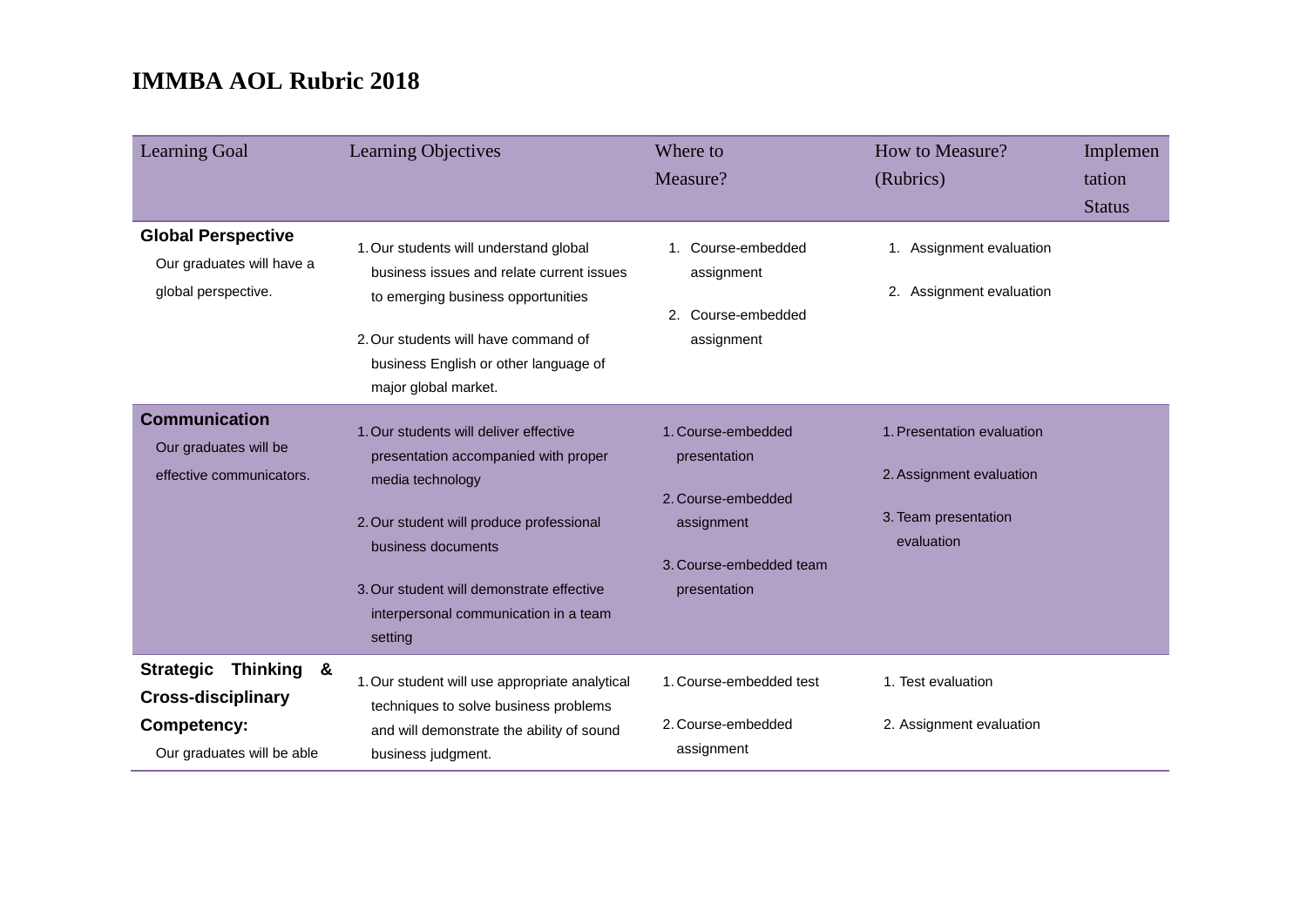| to strategically analyze<br>business cases and<br>integrate different<br>disciplines in solving<br>business problems.                                                    | 2. Our students will synthesize different<br>discipline areas                                                                                                                                                                           |                                                                          |                                                       |
|--------------------------------------------------------------------------------------------------------------------------------------------------------------------------|-----------------------------------------------------------------------------------------------------------------------------------------------------------------------------------------------------------------------------------------|--------------------------------------------------------------------------|-------------------------------------------------------|
| Domain Expertise in IT,<br><b>Media, and Business</b><br><b>Analytics</b><br>Our graduates will develop<br>professional skills and exhibit<br>professional competencies. | 1. Our students will build IT, Media, and<br>Business Analytics specific knowledge<br>and understand the key issues.<br>2. Our students apply domain expertise to<br>the business problems in the IT, Media,<br>and Business Analytics. | 1. Course-embedded<br>presentation<br>2. Course-embedded<br>presentation | Presentation evaluation<br>2. Presentation evaluation |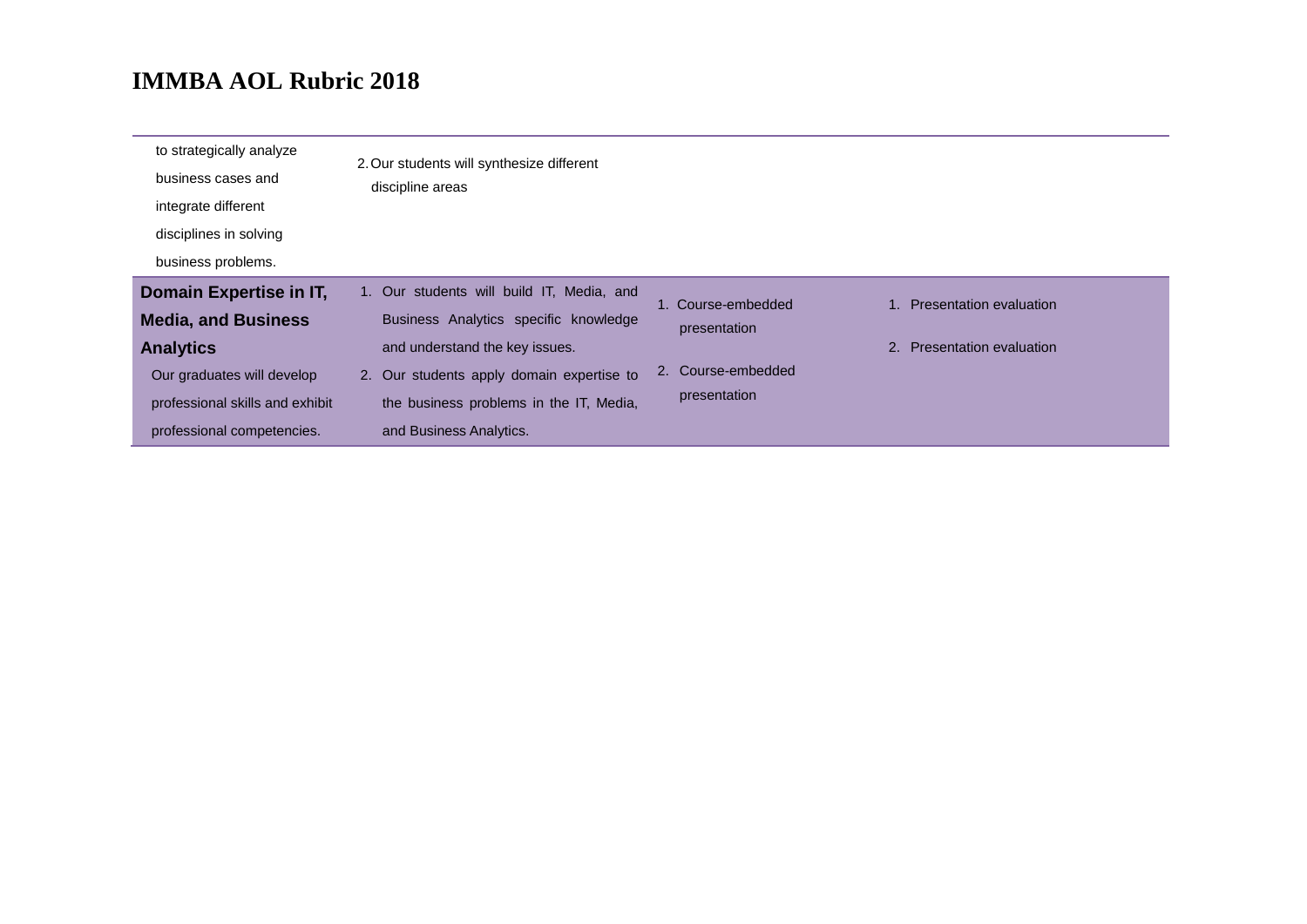#### Rubrics to assess achievements of learning objectives

#### **L1. Global Perspective: Our graduates will have a global perspective.**

#### **L11. Our student will define global business issues and relate these to emerging business opportunities**

|                               | Performance Levels                       |                                           |                                           |  |
|-------------------------------|------------------------------------------|-------------------------------------------|-------------------------------------------|--|
| <b>Traits</b>                 | 1 (Fails to Meet Expectations)           | 2 (Meets Expectations)                    | 3 (Exceeds Expectations)                  |  |
| 1. Identification of global   | No or incomplete identification of       | Some identification of most of the        | Clear and detailed identification of      |  |
| issues                        | some or all of the following relevant    | relevant issues from the economic,        | relevant issues from the economic,        |  |
|                               | global issues from the economic,         | cultural, legal, and demographic          | cultural, legal, and demographic          |  |
|                               | cultural, legal, and demographic         | perspectives.                             | perspectives.                             |  |
|                               | perspectives.                            |                                           |                                           |  |
| 2. Analysis of global issues  | No analysis of impact of relevant        | Some analysis of impact of global issues; | Clear, accurate and detailed analysis of  |  |
|                               | global issues; erroneous analysis of     | some inaccuracies in analysis             | impact of relevant global issues          |  |
|                               | impact                                   |                                           |                                           |  |
| 3. Application of analysis to | No application of analysis to specific   | Some application of analysis to specific  | Clear application of analysis to global   |  |
| global business situation     | global business situation; incorrect     | global business situation, weak           | business situation; valid conclusions and |  |
|                               | conclusions or recommendations           | conclusions or recommendations made       | good recommendations given                |  |
|                               | made.                                    |                                           |                                           |  |
| 4. Cultural differences       | Fails to adjust for cultural differences | Some consideration given to cultural      | Extensive consideration given to cultural |  |
|                               |                                          | differences                               | differences, including appropriate        |  |
|                               |                                          |                                           | modification of communication             |  |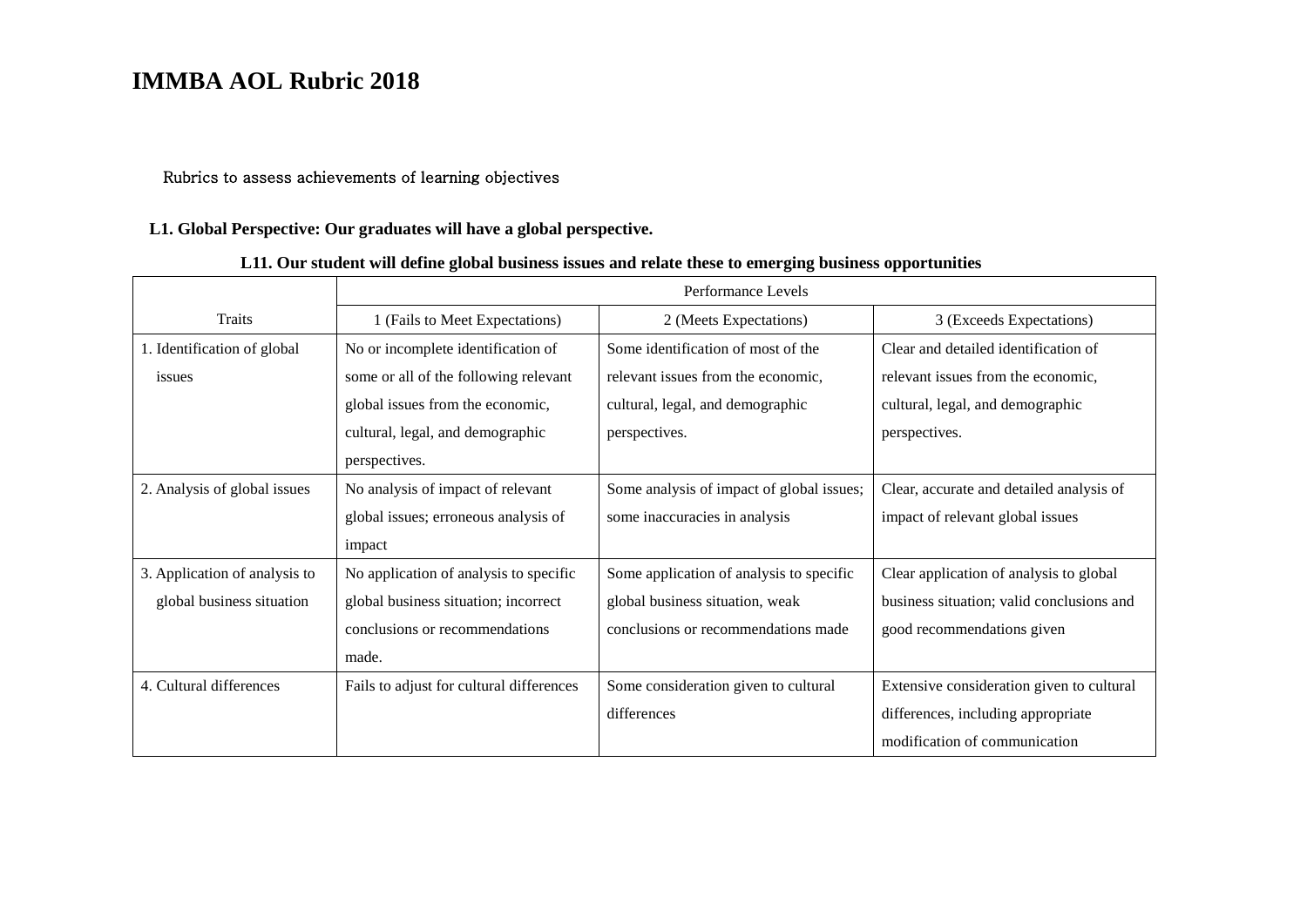| 5. Business Ethics and Social | Fails to understand the ethical issues | Some understanding of the ethical issues | Extensive understanding of the ethical |
|-------------------------------|----------------------------------------|------------------------------------------|----------------------------------------|
| Responsibility                | and responsibility of the firm.        | and responsibility of the firm           | issues and responsibility of the firm  |

#### **L12. Our students will have command of business English or other language of major global market**

|                  | Performance Levels                       |                                          |                                         |  |
|------------------|------------------------------------------|------------------------------------------|-----------------------------------------|--|
| <b>Traits</b>    | 1 (Fails to Meet Expectations)           | 2 (Meets Expectations)                   | 3 (Exceeds Expectations)                |  |
| 1. Knowledge     | A few of the required elements           | Some of the required elements            | Most of the required elements           |  |
|                  | (vocabulary, structures, and/or cultural | (vocabulary, structures, and/or cultural | (vocabulary,                            |  |
|                  | context) are complete and correct.       | context) are complete and correct.       | structure, and/or cultural context) are |  |
|                  |                                          |                                          | complete and correct.                   |  |
| 2. Comprehension | The response shows little                | The response shows some understanding    | The response for the most part shows    |  |
|                  | understanding of main ideas and/or       | of main ideas and details.               | understanding of main ideas and most    |  |
|                  | details                                  |                                          | details.                                |  |
| 3. Communication | The communication skills and             | The communication skills and strategies  | The communication skills and strategies |  |
|                  | strategies are minimally evident,        | are somewhat complete, appropriate       | are mostly complete, appropriate and    |  |
|                  | appropriate, and/or correct.             | and/or correct.                          | correct.                                |  |
|                  |                                          |                                          |                                         |  |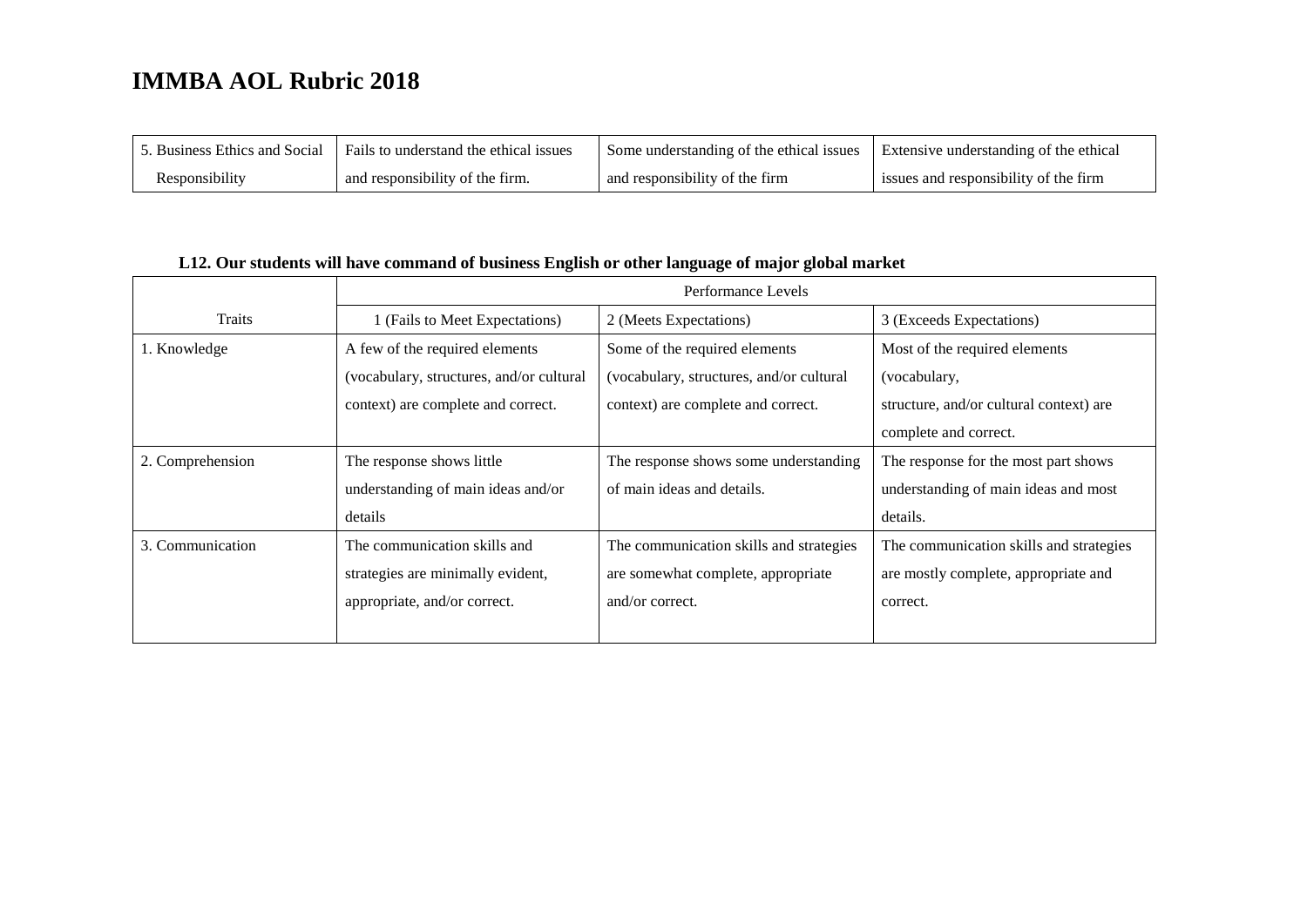L2: Communication: o**ur graduates will be effective communicators**

|                           | Performance Levels                       |                                            |                                              |  |
|---------------------------|------------------------------------------|--------------------------------------------|----------------------------------------------|--|
| <b>Traits</b>             | 1 (Fails to Meet Expectations)           | 2 (Meets Expectations)                     | 3 (Exceeds Expectations)                     |  |
| 1. Organization           | No opening statement or irrelevant       | Has opening statement relevant to topic,   | Has a clear opening statement that           |  |
|                           | statement; Loses focus more than once;   | and gives outline of speech; mostly        | catches                                      |  |
|                           | does not manage time effectively.        | organized with some transitions; allows    | audience's interest and gives overview;      |  |
|                           |                                          | enough time to deliver speech, although it | stays focused throughout. Has transition     |  |
|                           |                                          | could have been better edited              | statement, ties sections together; effective |  |
|                           |                                          |                                            | time management.                             |  |
| 2. Quality of slides      | Sloppy and/or unprofessional; may be     | Readable, professional, appropriate        | Readable, professional, imaginative          |  |
|                           | difficult to read; many slides are       | number                                     | and/or high quality (without being a         |  |
|                           | superfluous.                             |                                            | distraction).                                |  |
| 3. Voice quality and pace | Demonstrates one or more of the          | Can easily understand; appropriate pace    | Excellent delivery; conversational,          |  |
|                           | following: mumbling, too soft, too loud, | and volume; delivery is mostly clear and   | modulates voice, projects enthusiasm,        |  |
|                           | too fast, too slow, "umms."              | natural                                    | interest, confidence.                        |  |
| 4. Mannerisms             | Demonstrates one or more distracting     | No distracting mannerisms. Decent          | Uses body language effectively (and          |  |
|                           | mannerisms, which may include bad        | posture.                                   | naturally) to maintain audience's interest   |  |
|                           | posture, shifting feet, etc.             |                                            |                                              |  |

**L21: Our students will deliver effective presentation accompanied with proper media technology**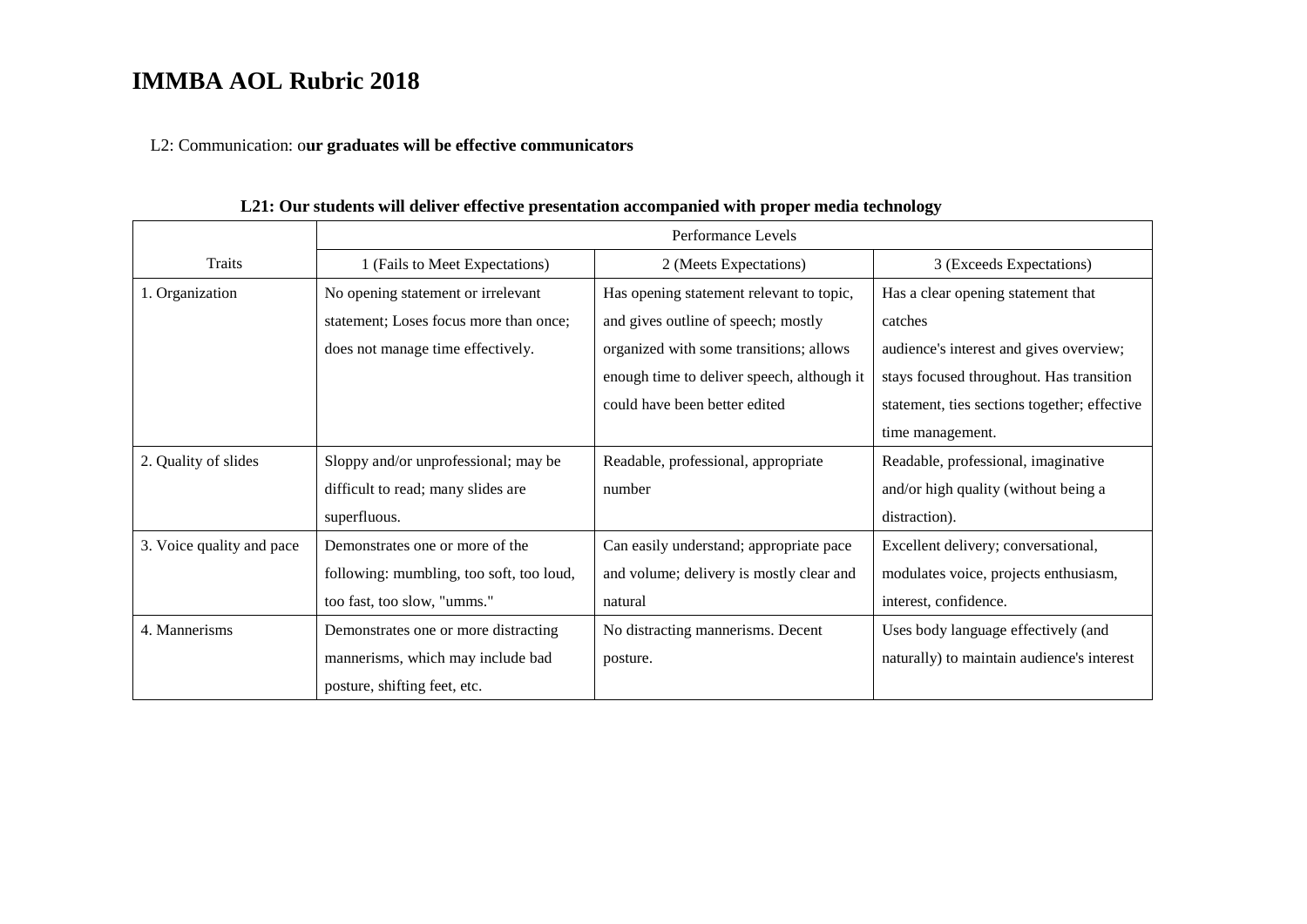| 5. Professionalism      | Makes excuses for the presentation; word    | Treats audience profession-ally, word      | Treats audience professionally; confident, |
|-------------------------|---------------------------------------------|--------------------------------------------|--------------------------------------------|
|                         | choice is not appropriate for audience;     | choice is acceptable (does not use slang); | shows command of topic                     |
|                         | inappropriately informal, does not stay     | keeps nervousness under control            |                                            |
|                         | "in role."                                  |                                            |                                            |
| 6. Use of media/rapport | Relies heavily on slides or notes; makes    | Looks at slides to keep on track with      | Slides are used effortlessly to enhance    |
| with audience           | little eye contact; inappropriate number of | presentation; appropriate number of        | speech; speech could be effectively        |
|                         | slides (too many or too few).               | slides; maintains eye contact most of the  | delivered without them; perfect eye        |
|                         |                                             | time.                                      | contact.                                   |
| 7. Ability to answer    | Cannot address basic questions.             | Can address most questions with correct    | Answers all questions with relevant,       |
| questions.              |                                             | information                                | correct information; speaks confidently.   |

#### **L22. Our student will produce professional business documents**

|                           | Performance Levels                        |                                            |                                           |
|---------------------------|-------------------------------------------|--------------------------------------------|-------------------------------------------|
| <b>Traits</b>             | 1 (Fails to Meet Expectations)            | 2 (Meets Expectations)                     | 3 (Exceeds Expectations)                  |
| 1. Clear introduction and | No or unclear introduction, and absence   | Provides an introduction, present some     | Provides a coherent introduction and      |
| background                | of background information.                | but not all of the key background          | addresses key background issues           |
|                           |                                           | information.                               | effectively.                              |
| 2. Discipline-related     | Discipline-specific concepts and issues   | Appropriately addresses most of the key    | Appropriately addresses all key           |
| concepts and issues       | are not identified or they are identified | discipline-specific concepts and issues    | discipline-specific concepts and issues   |
|                           | inappropriately.                          | but omits or identifies a few of the minor | and most of the minor ones.               |
|                           |                                           | ones.                                      |                                           |
| 3. Internally consistent  | Arguments are inconsistent, different     | Most arguments are consistent, and most    | Arguments presented in the paper are.     |
| arguments                 | parts of the paper do not relate well to  | parts of the paper are integrated and they | consistent and the different parts of the |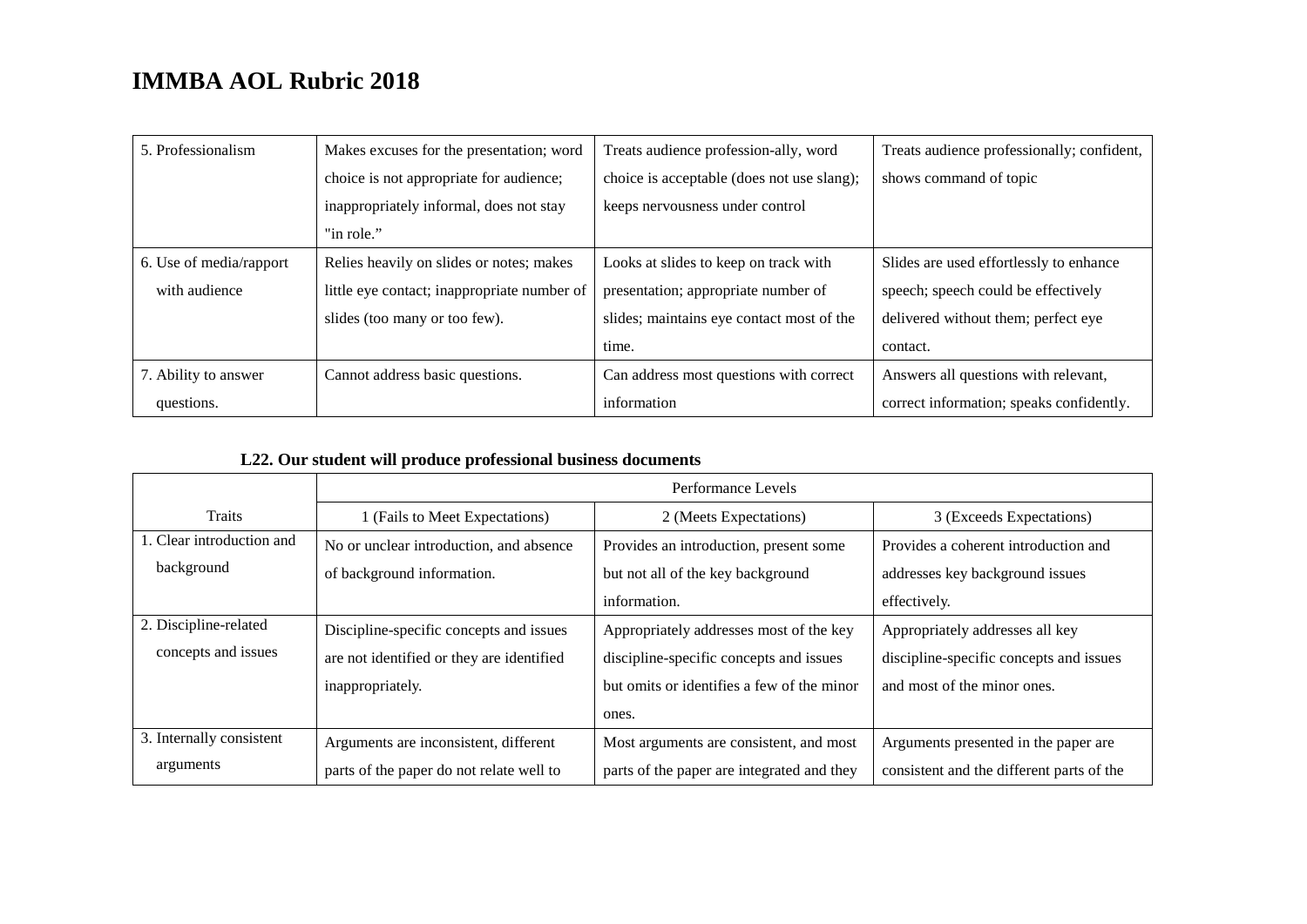|                           | each other and they are inconsistent.      | are consistent.                            | paper are well integrated and consistent.  |
|---------------------------|--------------------------------------------|--------------------------------------------|--------------------------------------------|
| 4. Logic and organization | Arguments are poorly organized, do not     | Most but not all of the arguments are well | All arguments are well organized, flow     |
|                           | flow well, and are hard to follow.         | organized, flow logically, and are easy to | logically, and are easy to follow.         |
|                           |                                            | follow.                                    |                                            |
| 5 Consistent conclusions  | No or very weak connection between         | Reasonable connection between analysis     | Very strong connection between analysis    |
|                           | analysis and conclusions                   | and conclusions; there may be minor        | and conclusions; there are no              |
|                           |                                            | inconsistencies                            | inconsistencies.                           |
| 6. Style and grammar      | Numerous spelling errors; inappropriate    | Few spelling errors, generally appropriate | No or very minimal spelling, grammar,      |
|                           | grammar, sentence structure, and           | grammar, sentence structure, and           | sentence structure, and paragraphing       |
|                           | paragraphing used throughout the           | paragraphing.                              | errors.                                    |
|                           | document.                                  |                                            |                                            |
| 7. Effective literature   | No literature or used of inappropriate     | Uses more than one research source but     | Uses multiple research sources and makes   |
| search skills             | web-based sources; sources are not come    | demonstrates no attempt to incorporate     | effective use of current and reliable      |
|                           | from professional literature; sources are  | current information; most sources are      | information; sources are authoritative or  |
|                           | not current and/or relevant.               | authoritative or come from professional    | come from the professional literature;     |
|                           |                                            | literature; sources are generally current  | includes current relevant sources.         |
|                           |                                            | and relevant.                              |                                            |
| 8. Documents sources      | No or inconsistent references; evidence of | Generally includes appropriate citations   | Includes appropriate citations within the  |
|                           | plagiarism.                                | within the document and lists references   | documents and lists references that        |
|                           |                                            | at the end of the documents; references    | include full bibliographic information for |
|                           |                                            | are generally usable but may not contain   | each citation in the document; citations   |
|                           |                                            | the full bibliographic information;        | and references are consistent throughout   |
|                           |                                            | citations and references are generally     | the document.                              |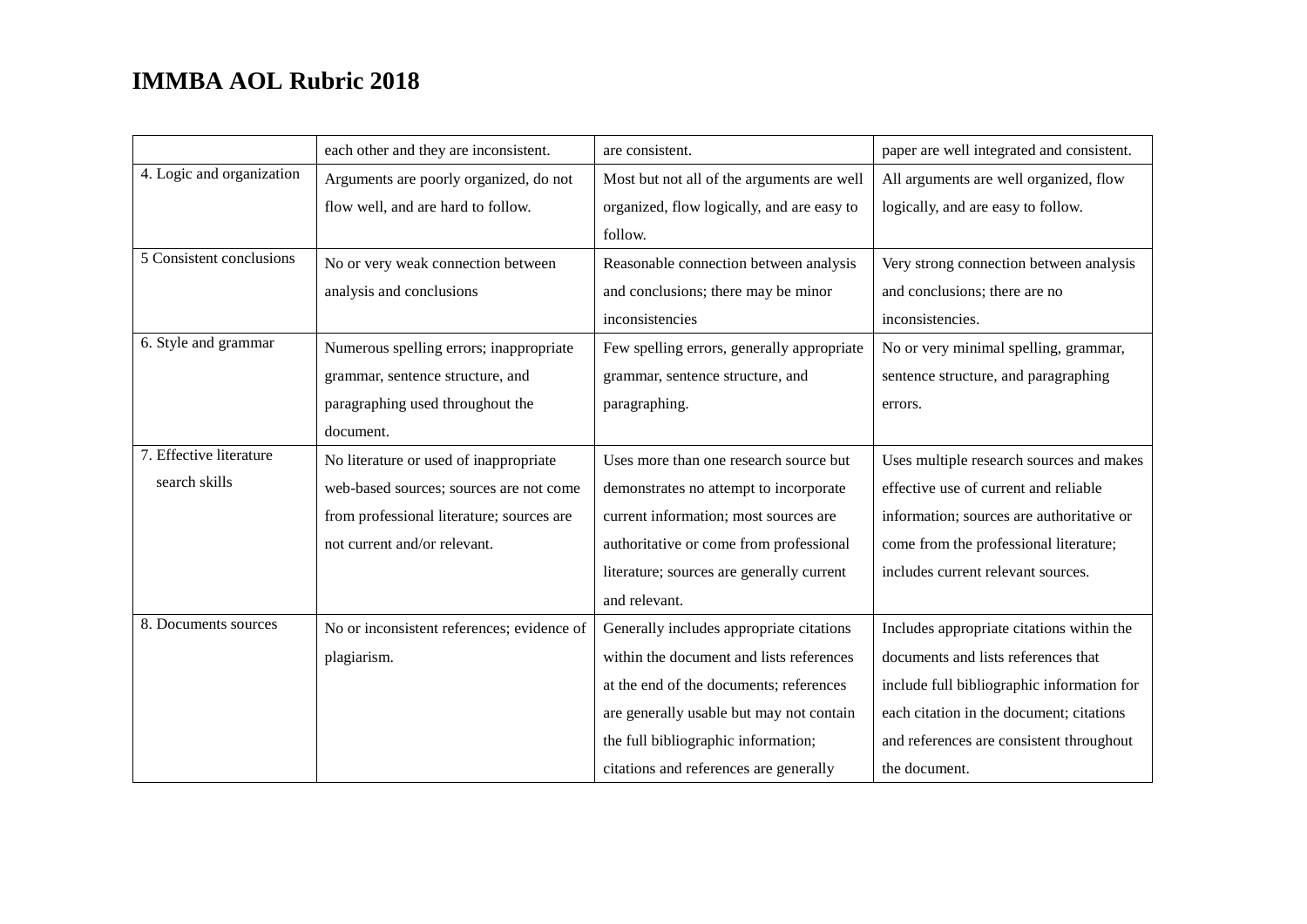|  |  | e documents<br>oughout<br>: the<br>throus<br>consistent<br>. . |  |
|--|--|----------------------------------------------------------------|--|
|--|--|----------------------------------------------------------------|--|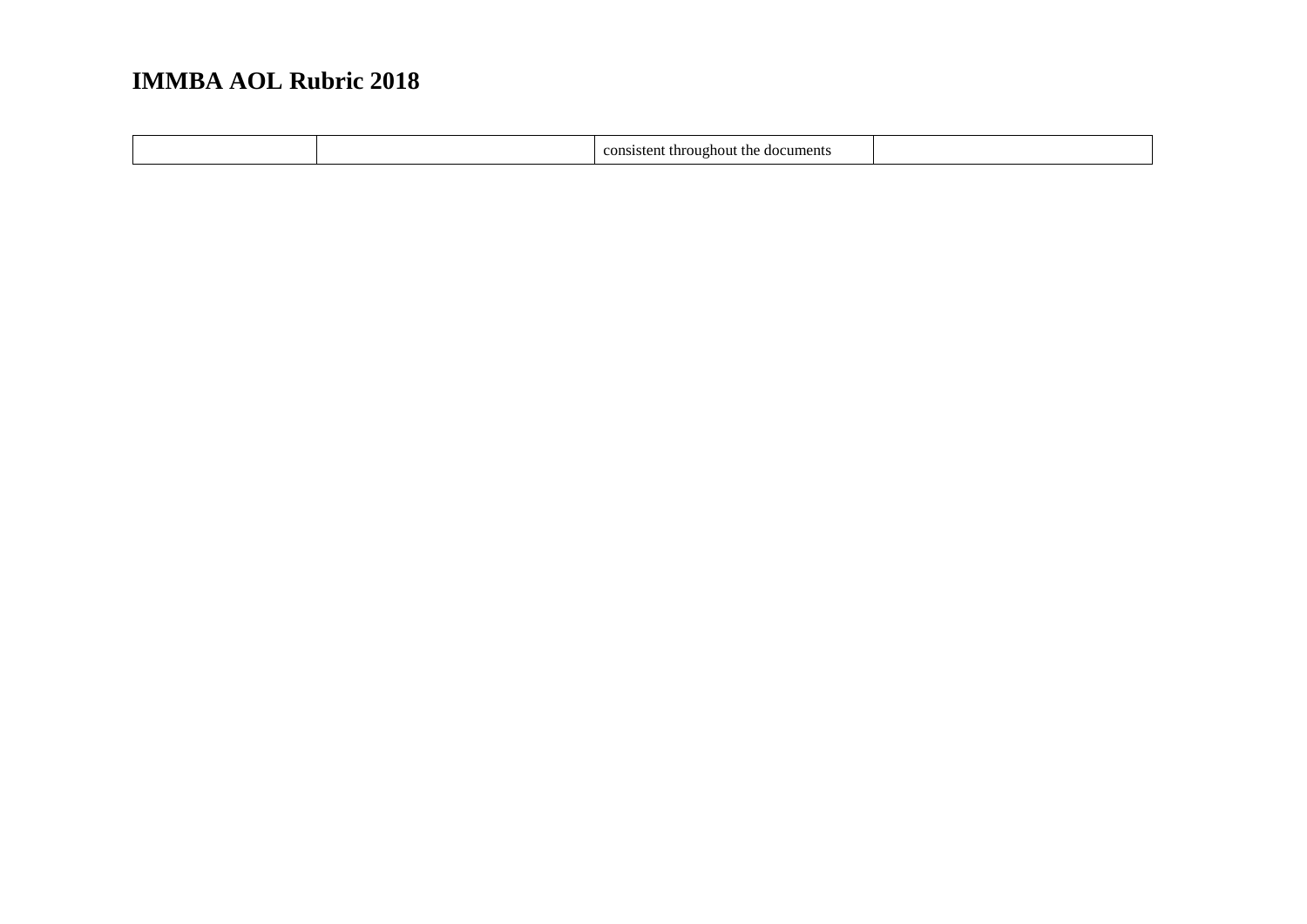|                         | Performance Levels                        |                                           |                                           |
|-------------------------|-------------------------------------------|-------------------------------------------|-------------------------------------------|
| Traits                  | 1 (Fails to Meet Expectations)            | 2 (Meets Expectations)                    | 3 (Exceeds Expectations)                  |
| 1. Commitment           | Seems reluctant to engage fully in        | Consistently demonstrates commitment      | Follows up on ideas and suggestions from  |
|                         | discussions and task assignments          | to the project by being prepared for each | previous meetings and reports findings to |
|                         |                                           | group meeting                             | the group                                 |
| 2. Balance between task | Focuses exclusively on task to be         | Balances the need for task                | Volunteers to assist others and shares    |
| and interpersonal       | accomplished without regard to team       | accomplishment with the needs of          | information openly                        |
| relations               | member or focuses exclusively on          | individuals in the group                  |                                           |
|                         | interpersonal relations without regard to |                                           |                                           |
|                         | task                                      |                                           |                                           |
| 3. Contributions        | Does not offer ideas or suggestions that  | Frequently offers helpful ideas or        | Listens actively and shows understanding  |
|                         | contribute to problem solving             | suggestions                               | by paraphrasing or by acknowledging and   |
|                         |                                           |                                           | building on others' ideas                 |
| 4. Stays on track       | Takes the group off track by initiating   | Introduces suggestions and ideas that are | Uses tact and diplomacy to alert group    |
|                         | conversations or discussions unrelated to | relevant to the task                      | that focus has strayed from the task at   |
|                         | the task                                  |                                           | hand                                      |

#### **L23. Our students will demonstrate effective interpersonal communication in a team setting.**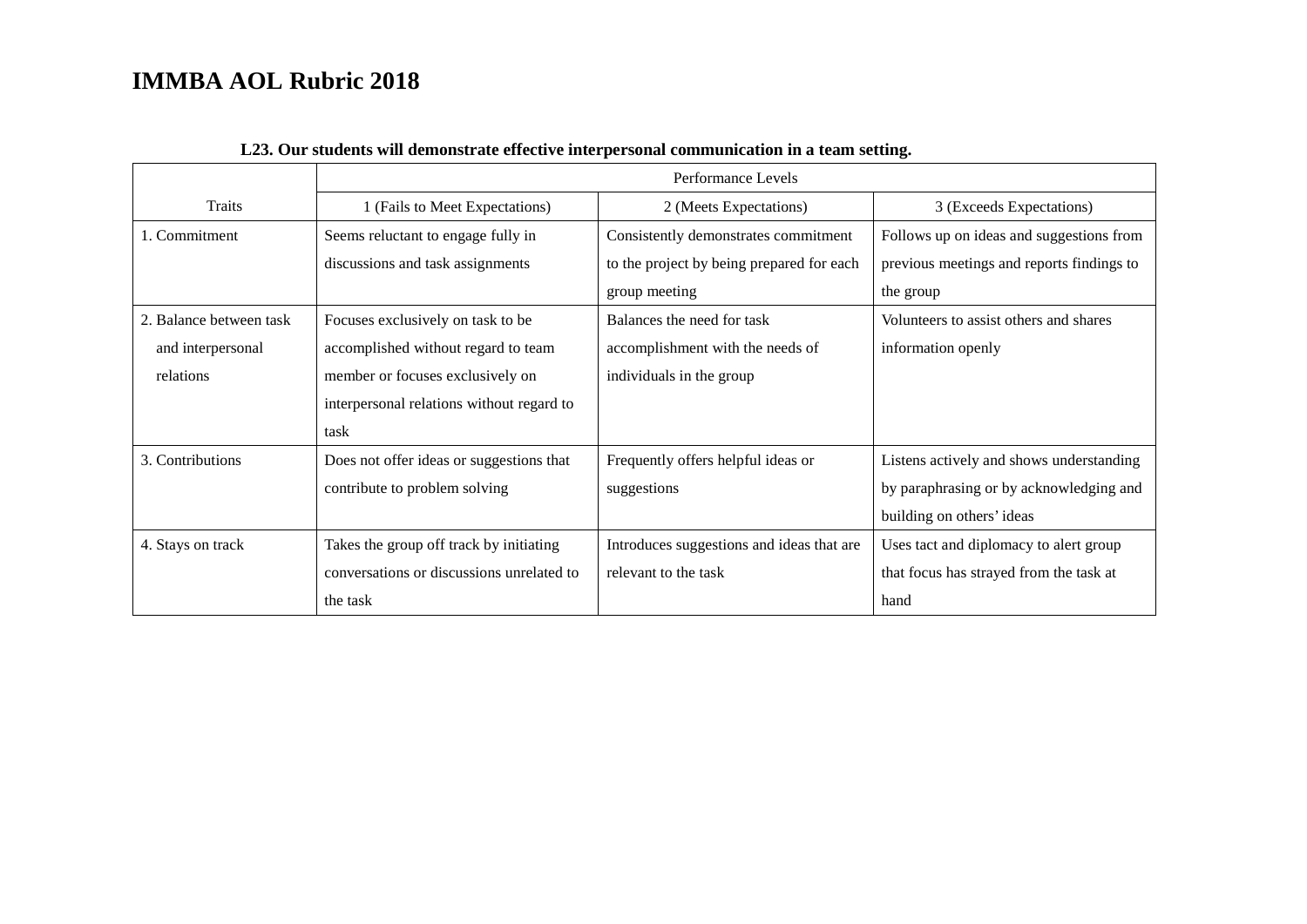**L3. Strategic Thinking & Cross-disciplinary Competency: Our graduates will be able to strategically analyze business cases and integrate different disciplines in solving business problems.** 

**L31. Our students will use appropriate analytical techniques to solve business problems and will demonstrate the ability of sound business judgment.** 

|                               | Performance Levels                         |                                            |                                              |  |
|-------------------------------|--------------------------------------------|--------------------------------------------|----------------------------------------------|--|
| <b>Traits</b>                 | 1 (Fails to Meet Expectations)             | 2 (Meets Expectations)                     | 3 (Exceeds Expectations)                     |  |
| 1. Factual knowledge          | Shows little knowledge of case facts,      | Shows solid understanding of case facts    | Shows through grasp of case facts and        |  |
|                               | makes factual mistakes                     |                                            | offers additional factual knowledge about    |  |
|                               |                                            |                                            | company or industry                          |  |
| 2. Application of strategic   | Misuses strategic analysis tools,          | Appropriately strategic analysis tools,    | Shows strong understanding and               |  |
| analytical Tools              | concepts, and techniques                   | concepts, and techniques                   | application of strategic analysis tools,     |  |
|                               |                                            |                                            | concepts, and techniques                     |  |
| 3. Application of financial   | Fails to incorporate financials into case  | Shows knowledge of ratios and trend        | Applies ratios and trend analysis to         |  |
| analysis                      | analysis or shows only limited             | analysis; demonstrates understanding of    | develop sound judgments about company        |  |
|                               | attempts to understand financials          | firm's financial standing                  | situation and prospects; presents financial  |  |
|                               |                                            |                                            | analysis professionally                      |  |
| 4. Identification of case     | Neglects to identify case issues;          | Clearly identifies the key issues in the   | Develops a well-integrated statement of      |  |
| problems/issues               | recounts facts of case with little         | case and demonstrates understanding of     | the complex issues of the case and           |  |
|                               | analysis                                   | company's decision situation               | demonstrates understanding of situation      |  |
| 5. Generation of alternatives | Identifies weak or infeasible              | Generates 2 or 3 feasible alternatives for | Develops 2 or 3 insightful alternatives for  |  |
|                               | alternatives with little attention to case | resolving the key issues of the case       | resolving the issues; offers specificity and |  |
|                               | <i>issues</i>                              |                                            | originality                                  |  |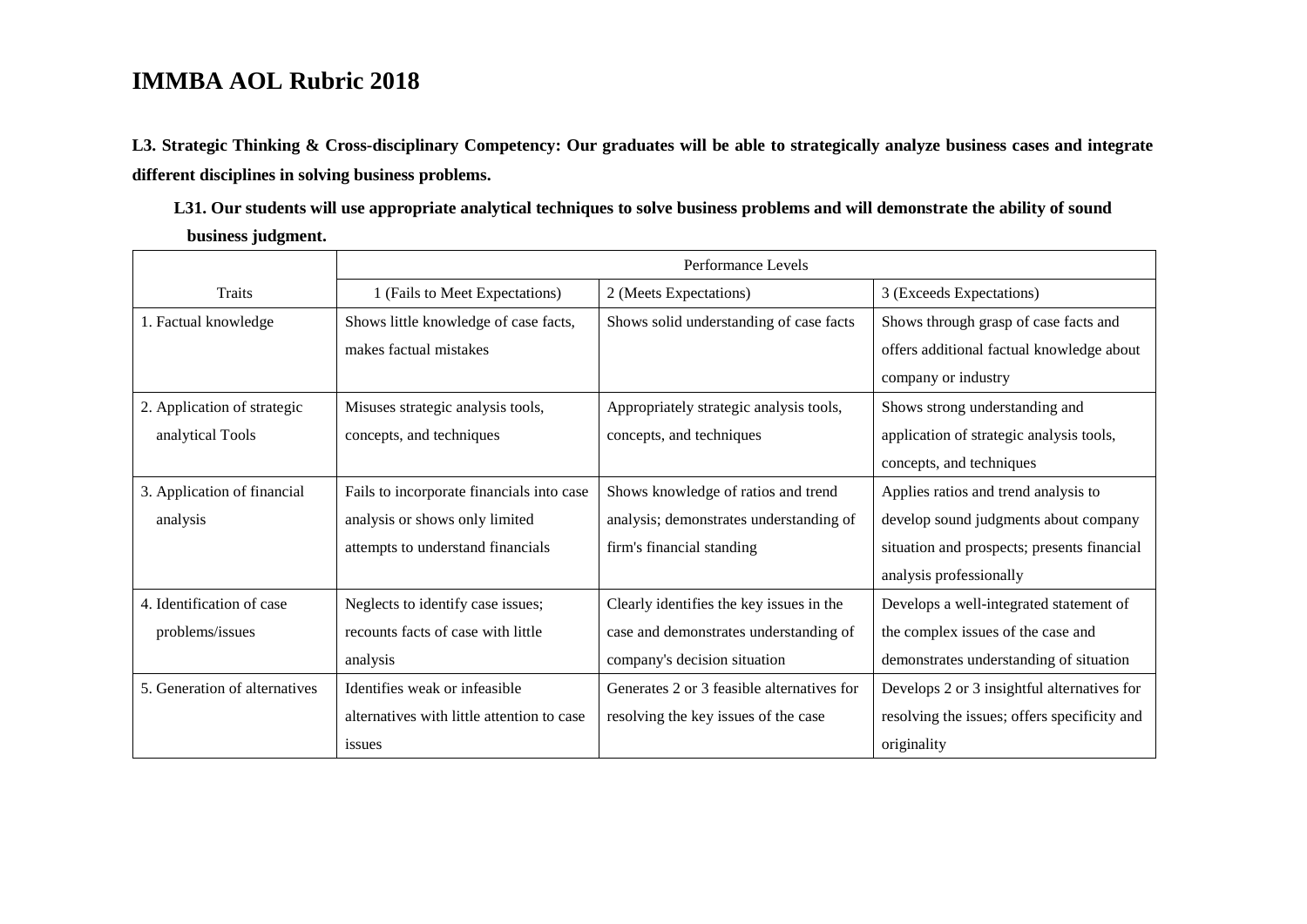| 6. Recommendations   | Offers weak recommendations or pays        | Provides well-reasoned                 | Integrates alternatives into a well-       |
|----------------------|--------------------------------------------|----------------------------------------|--------------------------------------------|
|                      | little attention to addressing case issues | recommendations that follow from the   | developed action plan; offers specificity, |
|                      |                                            | preceding analysis and clearly address | priorities, and sequencing of actions      |
|                      |                                            | case issues; no surprises              |                                            |
| 7. Business judgment | Shows little attention to presenting       | Provides good arguments backed up with | Provides strong rationale and convincing   |
|                      | sound arguments or backing up ideas        | factual knowledge, analysis, and       | arguments throughout; demonstrates         |
|                      | with analysis; offers "I think"            | persuasive rationale                   | sound business judgment                    |
|                      | statements                                 |                                        |                                            |

#### **L32. Our students will synthesize different discipline areas.**

|                             | Performance Levels                    |                                         |                                            |
|-----------------------------|---------------------------------------|-----------------------------------------|--------------------------------------------|
| <b>Traits</b>               | 1 (Fails to Meet Expectations)        | 2 (Meets Expectations)                  | 3 (Exceeds Expectations)                   |
| 1. Consideration            | Deals only with a single perspective  | Begins to relate alternative views from | Addresses perspectives noted previously,   |
|                             | and fails to discuss possible         | other disciplines to qualify analysis.  | and additional diverse perspectives other  |
|                             | perspectives from other disciplines.  |                                         | disciplines to qualify analysis.           |
| 2. Management principle     | Lacks understanding of basic          | Shows clear comprehension of basic      | Integrates and applies basic management    |
|                             | management principles and strategic   | management principles and strategic     | principles and strategic thinking approach |
|                             | thinking approach.                    | thinking approach.                      | across multiple disciplines.               |
| 3. Discipline knowledge     | Does not incorporate appropriate      | Somewhat applies appropriate            | Clearly and reflectively applies           |
|                             | argumentation and methodology of      | argumentation and methodology of other  | appropriate argumentation and              |
|                             | other disciplines                     | disciplines                             | methodology of other disciplines           |
| 4. Intellectual sensitivity | Does not yet demonstrate intellectual | Somewhat Demonstrates intellectual      | Demonstrates a high degree of intellectual |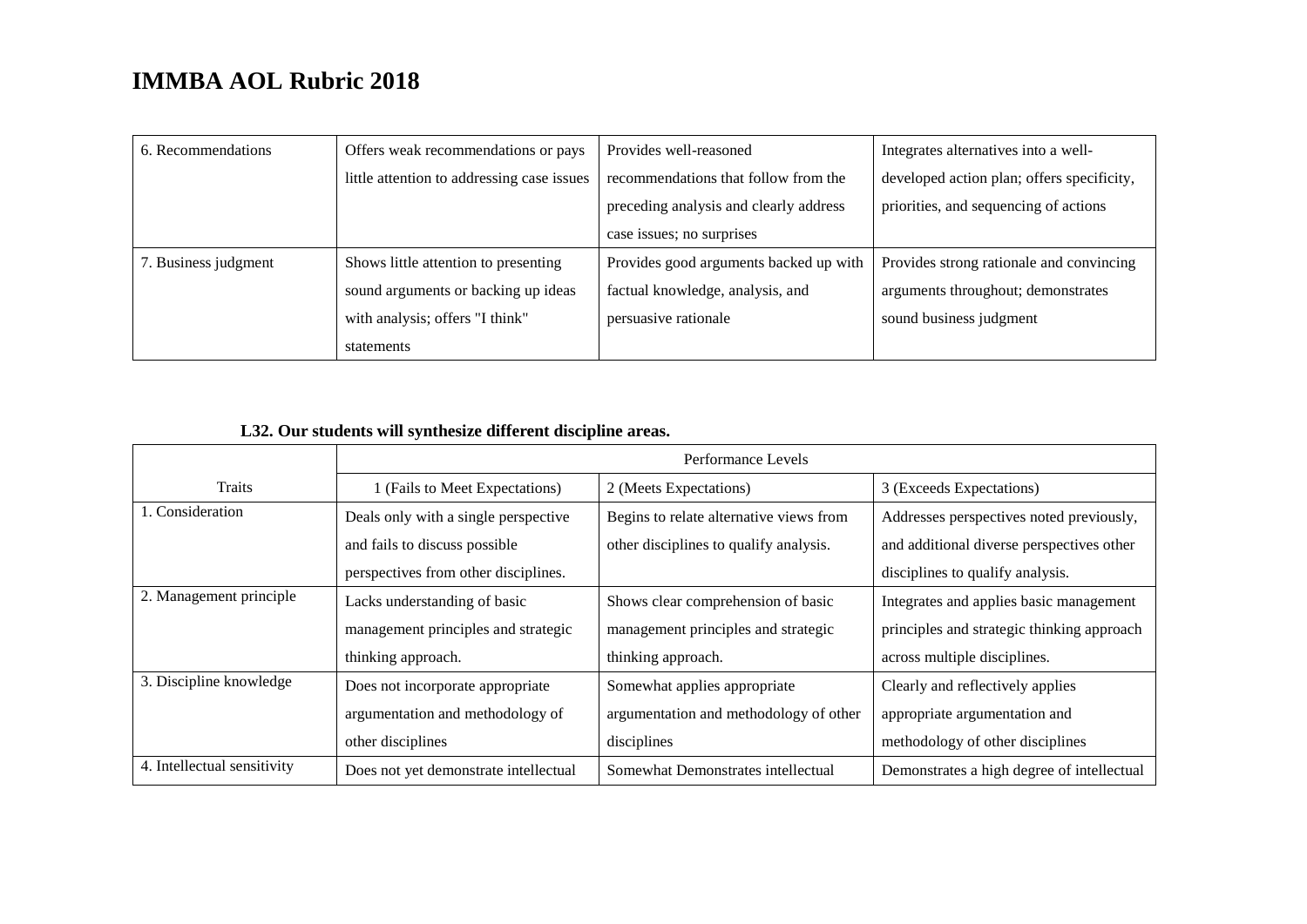|                         | acuity, imagination, and sensitivity.    | acuity, imagination, and sensitivity.     | acuity, imagination, and sensitivity.     |
|-------------------------|------------------------------------------|-------------------------------------------|-------------------------------------------|
| 5. Horizontal synthesis | Does not yet integrate interdisciplinary | Partially integrates interdisciplinary    | Successfully integrates interdisciplinary |
|                         | skills and knowledge.                    | skills and knowledge.                     | skills and knowledge.                     |
| 6. Vertical synthesis   | Does not yet demonstrate awareness of    | Demonstrates some awareness of inter-     | Clearly demonstrates an awareness of      |
|                         | inter-relationships among self, the      | relationships among self, the discipline, | inter-relationships among self, the       |
|                         | discipline, business, and society.       | business, and society                     | discipline, business, and society.        |